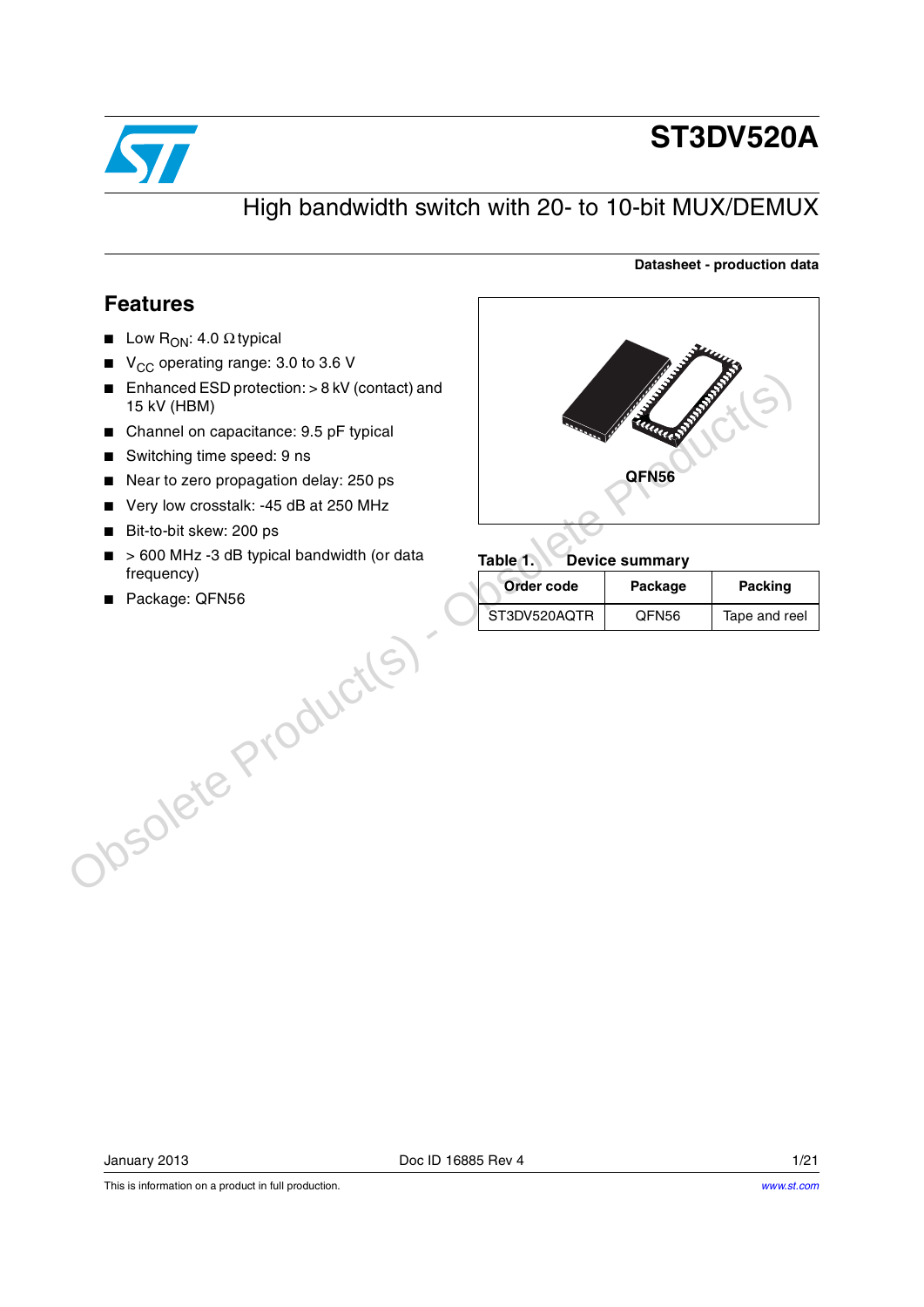# **Contents**

| 1                       |                                                                   |
|-------------------------|-------------------------------------------------------------------|
| $\boldsymbol{2}$        |                                                                   |
| 3                       |                                                                   |
|                         |                                                                   |
| $\overline{\mathbf{4}}$ | .7<br>Electrical characteristics                                  |
| 5                       | 16                                                                |
|                         | Package information<br>Revision history<br>Revision history<br>20 |
|                         | Josolete Production - Obsolete                                    |

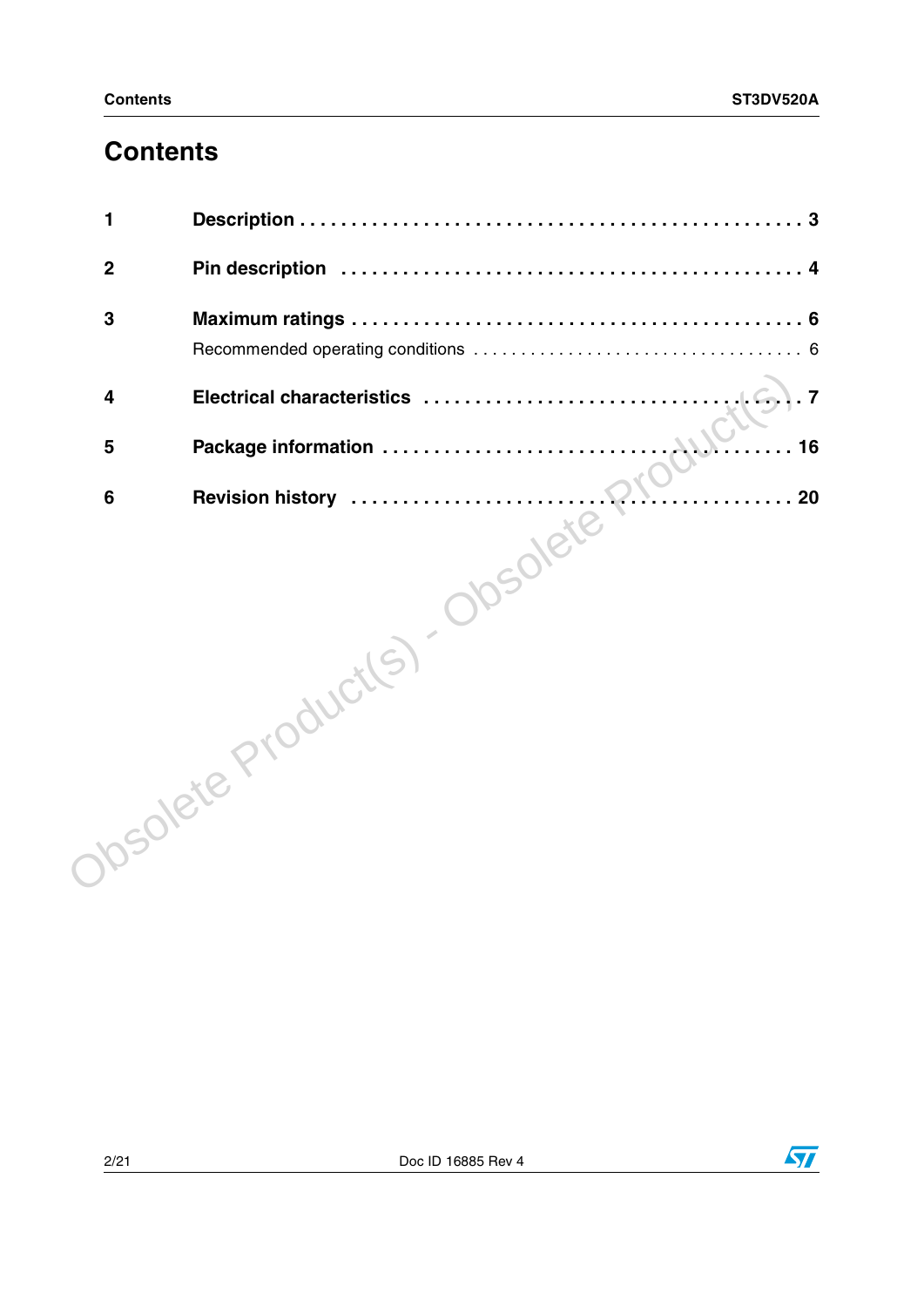### <span id="page-2-0"></span>**1 Description**

The ST3DV520A 20- to 10-bit multiplexer/demultiplexer is a high bandwidth bidirectional switch with low  $R_{ON}$  suitable for analog video applications.

The signal from each input is multiplexed into one of two selected outputs, while the unselected switch goes into Hi-Z status. The device is designed for very low crosstalk, low bit-to-bit skew and low I/O capacitance.

The ST3DV520A supports high definition (HD) video switching standards and is also suitable for general-purpose switching that requires high signal integrity.

Obsolete Product(s) - Obsolete Product(s)

 $\sqrt{2}$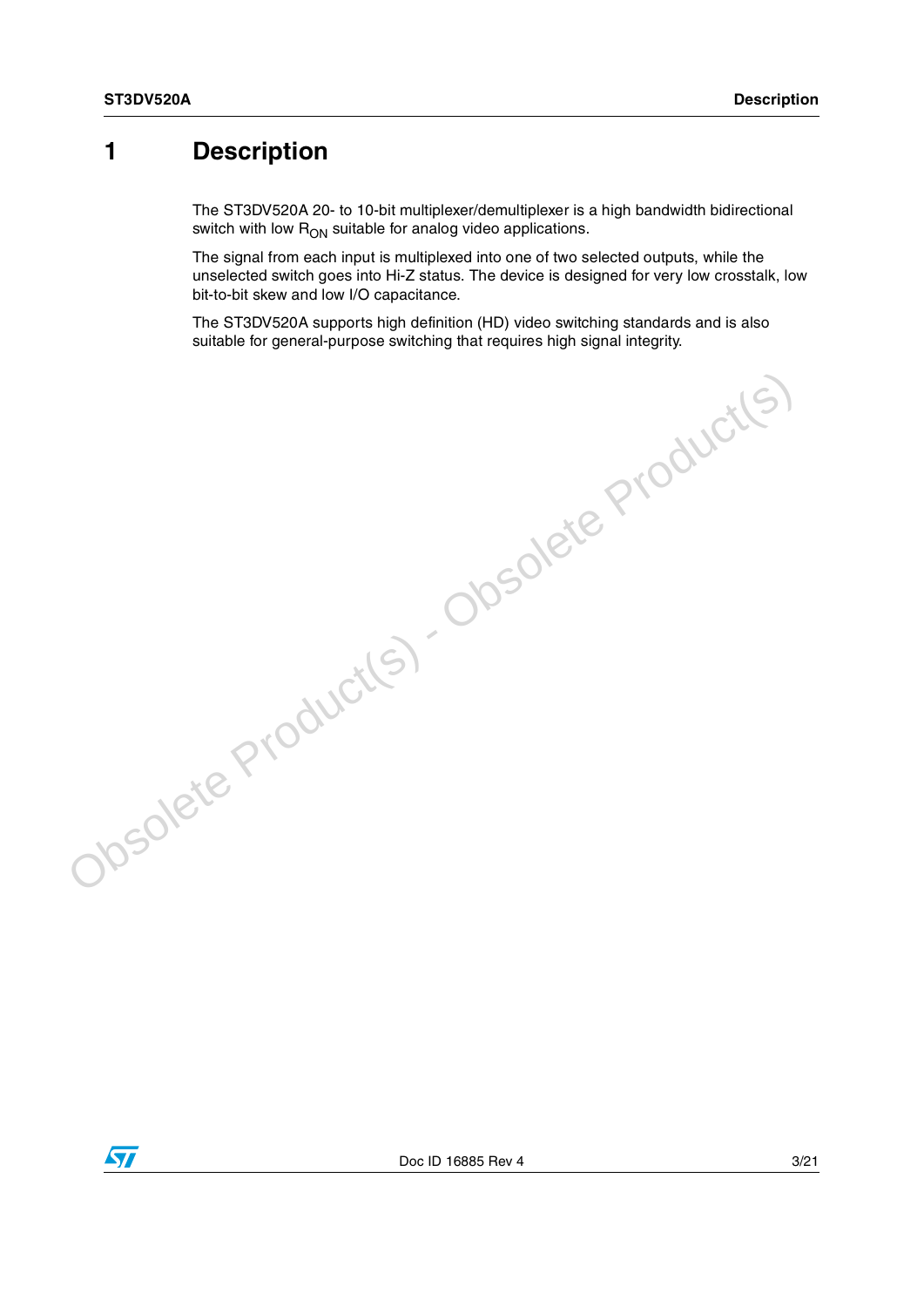### <span id="page-3-0"></span>**2 Pin description**



#### <span id="page-3-1"></span>**Figure 1. Pin connection (top through view)**

<span id="page-3-2"></span>

| <b>Pin</b>                                             | Symbol                                 | Name and function            |
|--------------------------------------------------------|----------------------------------------|------------------------------|
| 2, 3, 7, 8, 11, 12, 14, 15, 19, 20                     | A, B, C, D, E, F, G, H, I, J           | 10-bit bus                   |
| 48, 47, 43, 42, 37, 36, 32, 31, 22, 23                 | A0, B0, C0, D0, E0, F0, G0, H0, I0, J0 | 10-bit multiplexed to bus 0  |
| 46, 45, 41, 40, 35, 34, 30, 29, 25, 26                 | A1, B1, C1, D1, E1, F1, G1, H1, I1, J1 | 10-bit multiplexed to bus 1  |
| 5, 51, 52, 54                                          | N/C                                    | Not connected                |
| 17                                                     | <b>SEL</b>                             | Bus and LED switch selection |
| 4, 10, 18, 27, 38, 50, 56                              | $V_{CC}$                               | Supply voltage               |
| 1, 6, 9, 13, 16, 21, 24, 28, 33, 39, 44,<br>49, 53, 55 | GND                                    | Ground                       |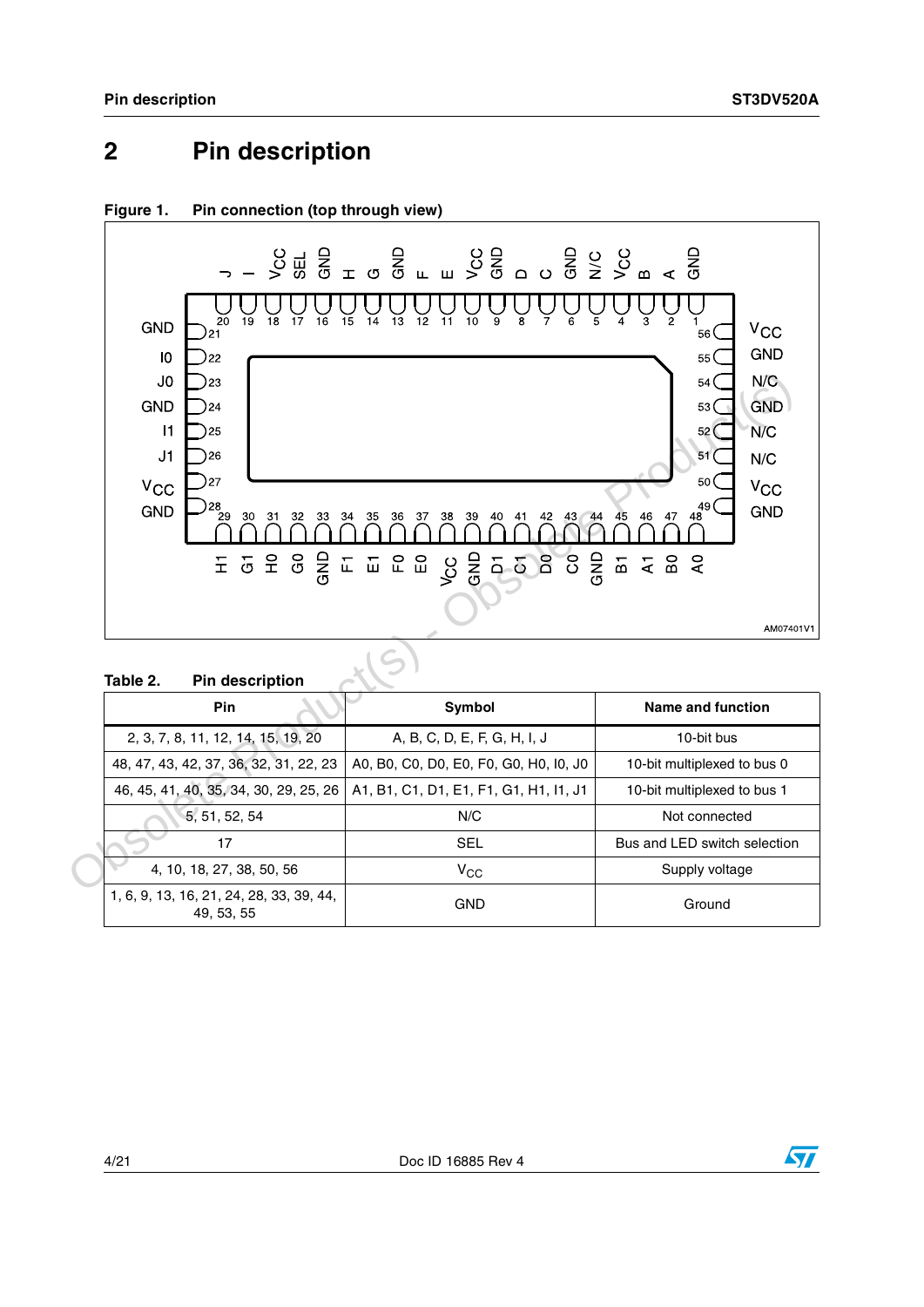<span id="page-4-0"></span>



#### **Table 3. Switch function table**

| SEL | <b>Function</b>                        |
|-----|----------------------------------------|
|     | 10-bit bus to 10-bit multiplexed bus 0 |
|     | 10-bit bus to 10-bit multiplexed bus 1 |

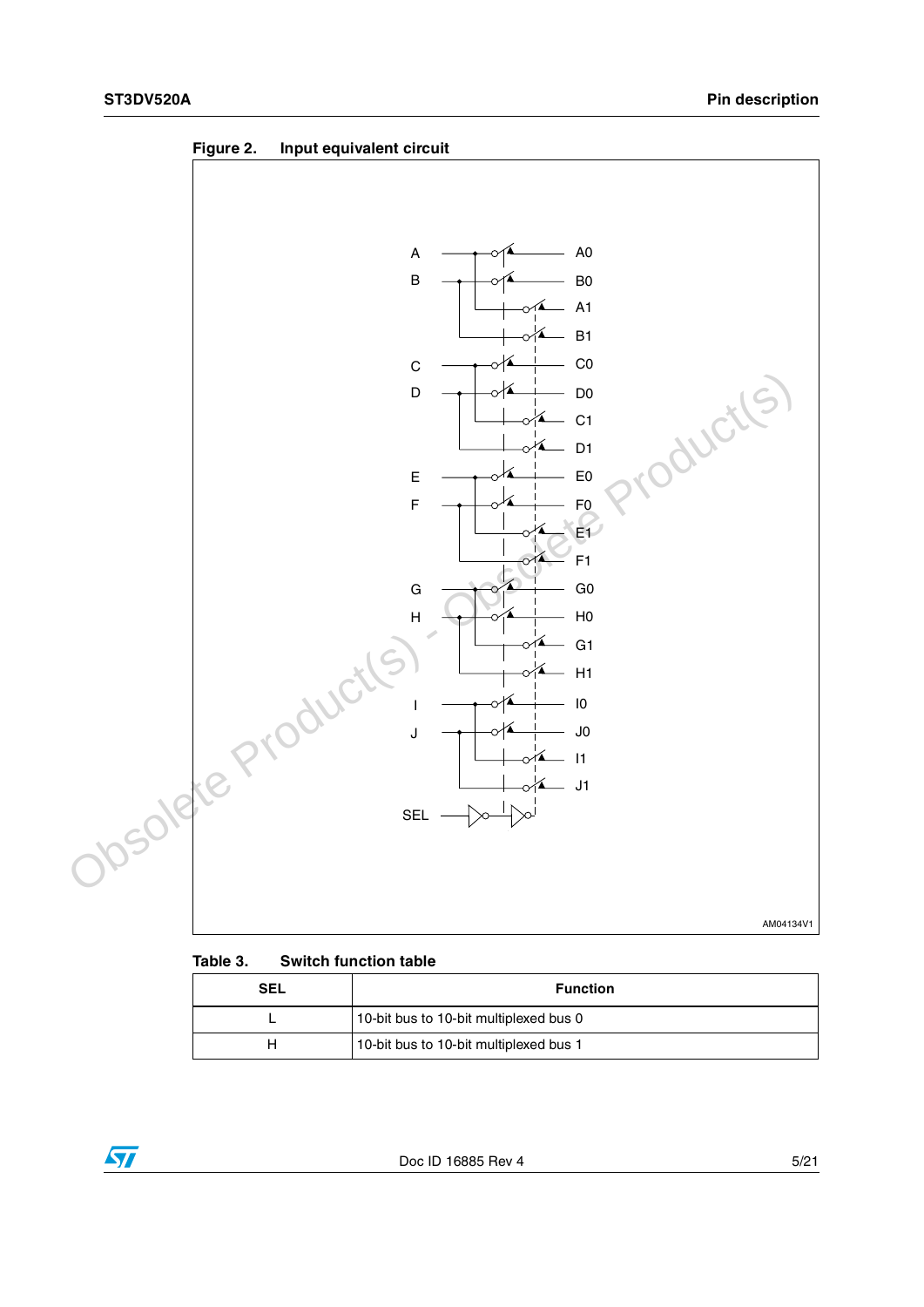## <span id="page-5-0"></span>**3 Maximum ratings**

Stressing the device above the rating listed in *[Table 4: Absolute maximum ratings](#page-5-2)* may cause permanent damage to the device. These are stress ratings only and operation of the device at these or any other conditions above those indicated in *[Table 5: Recommended](#page-5-3)  [operating conditions](#page-5-3)* of this specification is not implied. Exposure to absolute maximum rating conditions for extended periods may affect device reliability.

| Symbol              | <b>Parameter</b>                                                                                                                                                                          |             |       | Value           | Unit              |
|---------------------|-------------------------------------------------------------------------------------------------------------------------------------------------------------------------------------------|-------------|-------|-----------------|-------------------|
| $V_{\rm CC}$        | Supply voltage to ground                                                                                                                                                                  |             |       | $-0.5$ to 4.6   | V                 |
| $V_{10}$            | DC input output voltage                                                                                                                                                                   |             |       | $-0.5$ to $4.6$ | V                 |
| $V_{IC}$            | DC control input voltage                                                                                                                                                                  |             |       | $-0.5$ to $4.6$ | $\mathsf{V}$      |
| $I_{\rm O}$         | DC output current <sup>(1)</sup>                                                                                                                                                          |             |       | 120             | mA                |
| $P_D$               | Power dissipation                                                                                                                                                                         |             |       | 0.5             | W                 |
| $T_{\text{stg}}$    | Storage temperature                                                                                                                                                                       |             |       | -65 to 150      | $^{\circ}{\rm C}$ |
|                     |                                                                                                                                                                                           |             |       |                 |                   |
| $T_{L}$<br>Table 5. | Lead temperature (10 sec.)<br>1. If $V_{10}$ x $I_0$ does not exceed the maximum limit of $P_{D}$ .<br><b>Recommended operating conditions</b><br><b>Recommended operating conditions</b> |             |       | 300             | $^{\circ}{\rm C}$ |
|                     |                                                                                                                                                                                           |             | Value |                 |                   |
| Symbol              | <b>Parameter</b>                                                                                                                                                                          | Min.        | Typ.  | Max.            |                   |
| $V_{CC}$            | Supply voltage to ground                                                                                                                                                                  | 3           |       | 3.6             | Unit<br>V         |
| $V_{\text{IC}}$     | DC control input voltage (SEL)                                                                                                                                                            | $\mathbf 0$ |       | 5               | $\mathsf{V}$      |
| $V_{IO}$            | DC input/output voltage                                                                                                                                                                   | $\Omega$    |       | $V_{CC}$        | $\mathsf{V}$      |

<span id="page-5-2"></span>**Table 4. Absolute maximum ratings**

### <span id="page-5-1"></span>**Recommended operating conditions**

<span id="page-5-3"></span>

| Table 5. | <b>Recommended operating conditions</b> |  |  |
|----------|-----------------------------------------|--|--|
|          |                                         |  |  |

| Symbol          | <b>Parameter</b>               |       | Unit |              |    |
|-----------------|--------------------------------|-------|------|--------------|----|
|                 |                                | Min.  | Typ. | Max.         |    |
| $V_{CC}$        | Supply voltage to ground       | 3     |      | 3.6          |    |
| $V_{IC}$        | DC control input voltage (SEL) | 0     |      | 5            |    |
| V <sub>IO</sub> | DC input/output voltage        | 0     |      | $V_{\rm CC}$ |    |
| $T_A$           | Operating temperature          | $-40$ |      | 85           | °C |

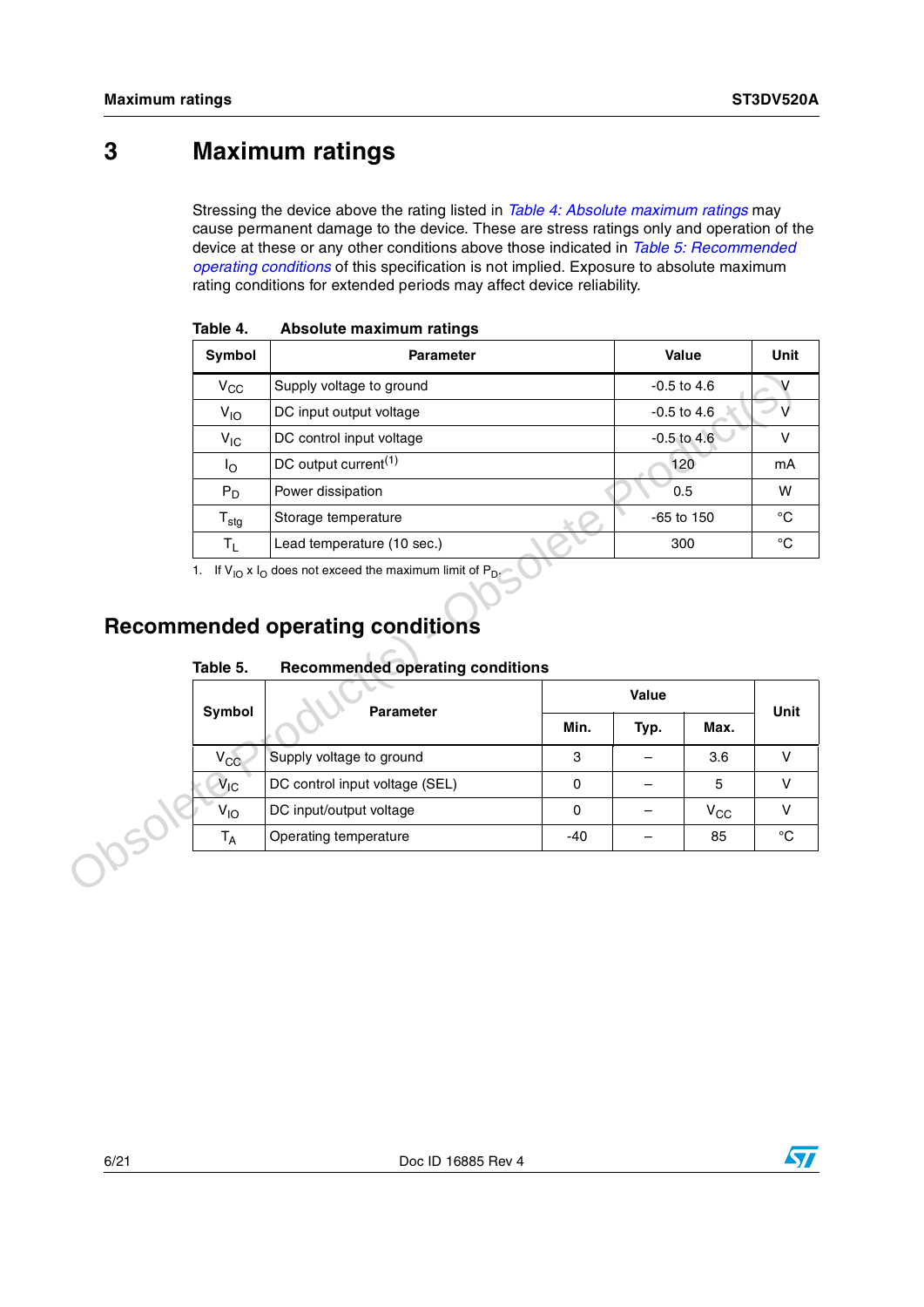## <span id="page-6-0"></span>**4 Electrical characteristics**

|                                           |                                                                                                                         |                                                                                                                                     |              | Value  |         |
|-------------------------------------------|-------------------------------------------------------------------------------------------------------------------------|-------------------------------------------------------------------------------------------------------------------------------------|--------------|--------|---------|
| Symbol                                    | <b>Parameter</b>                                                                                                        | <b>Test condition</b>                                                                                                               | -40 to 85 °C |        |         |
|                                           |                                                                                                                         |                                                                                                                                     | Min.         | Typ.   | Max.    |
| $V_{\text{IH}}$                           | Voltage input high (SEL)                                                                                                | High level guaranteed                                                                                                               | $\mathbf{2}$ |        |         |
| $V_{IL}$                                  | Voltage input low (SEL)                                                                                                 | Low level guaranteed                                                                                                                | -0.5         |        | 0.8     |
| $V_{\text{IK}}$                           | Clamp diode voltage (SEL)                                                                                               | $V_{CC} = 3.6 V$<br>$I_{IN} = -18$ mA                                                                                               |              | $-0.8$ | $-1.2$  |
| $I_{\text{IH}}$                           | Input high current (SEL)                                                                                                | $V_{CC} = 3.6 V$<br>$V_{IN} = V_{CC}$                                                                                               |              |        | $\pm 5$ |
| $I_{IL}$                                  | Input low current (SEL)                                                                                                 | $V_{CC} = 3.6 V$<br>$V_{IN} = GND$                                                                                                  |              |        | ±5      |
| $I_{OFF(SW)}^{(1)}$                       | Leakage current through the switch<br>common terminals (A to J)                                                         | $V_{\rm CC} = 3.6 V$<br>A to $J = V_{CC}$<br>LED1 to LED3 = $V_{CC}$<br>A0 to $JO = 0$ V<br>A1 to $J1 =$ floating<br>$SEL = V_{CC}$ |              |        | $\pm 1$ |
| l <sub>OFF(SEL)</sub>                     | SEL pin leakage current                                                                                                 | $V_{CC} = 0 V$<br>$SEL = 0$ to 3.6 V                                                                                                |              |        | ±1      |
| $R_{ON}$                                  | Switch ON resistance <sup>(2)</sup>                                                                                     | $V_{CC}$ = 3.0 V<br>$V_{IN}$ = 1.5 to $V_{CC}$<br>$I_{IN} = -40$ mA                                                                 |              | 4.0    | 6.5     |
| $R_{FLAT}$                                | ON resistance flatness $(2)$ , $(3)$                                                                                    | $V_{CC}$ = 3.0 V<br>$V_{IN}$ at 1.5 and $V_{CC}$<br>$I_{IN} = -40$ mA                                                               |              | 0.5    |         |
| $\Delta \tilde{\mathsf{R}}_{\mathsf{ON}}$ | ON resistance match between<br>channel<br>$\Delta R_{ON}$ = R <sub>ONMAX</sub> -R <sub>ONMIN</sub> (2) <sub>,</sub> (4) | $V_{CC}$ = 3.0 V<br>$V_{IN}$ = 1.5 to $V_{CC}$<br>$I_{IN} = -40$ mA                                                                 |              | 0.4    | 1       |

| Table 6. | DC electrical characteristics ( $V_{CC}$ = 3.3 V ±10%) |
|----------|--------------------------------------------------------|
|----------|--------------------------------------------------------|

2. Measured by voltage drop between channels at indicated current through the switch. ON resistance is determined by the lower of the voltages.

3. Flatness is defined as the difference between the  $R_{ONMAX}$  and  $R_{ONMIN}$  of ON resistance over the specified range.

4.  $\Delta R_{\text{ON}}$  measured at same  $V_{\text{CC}}$ , temperature and voltage level.

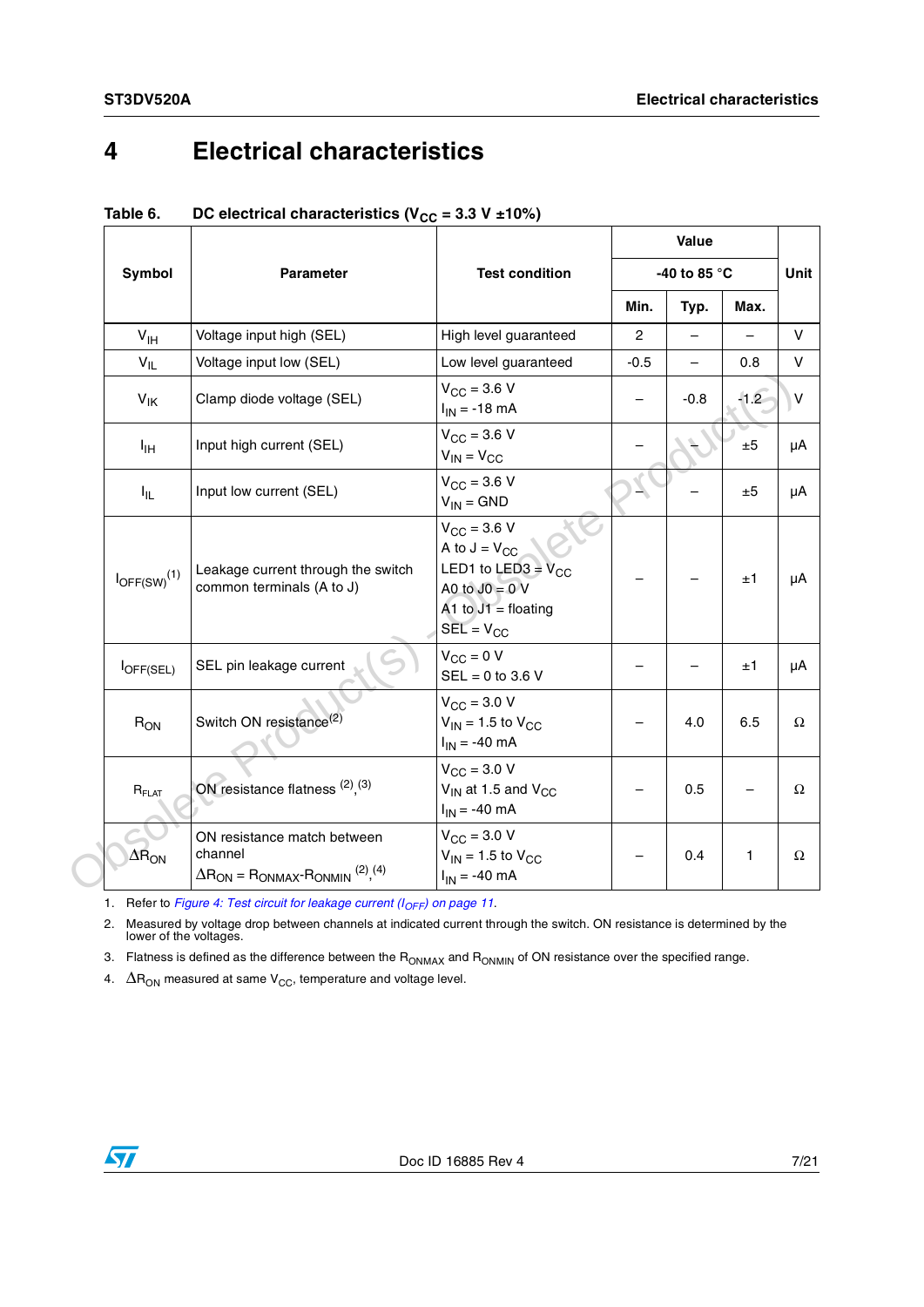| Symbol    | <b>Parameter</b>                            | <b>Test condition</b>                             |      | Unit           |            |    |
|-----------|---------------------------------------------|---------------------------------------------------|------|----------------|------------|----|
|           |                                             |                                                   | Min. | Typ.           | Max.       |    |
| $C_{IN}$  | SEL pin input<br>capacitance <sup>(1)</sup> | $DC = 0.25 V$<br>$AC = 0.5 VPP$<br>$f = 1$ MHz    |      | $\overline{2}$ | 3          | pF |
| $C_{OFF}$ | Switch off<br>capacitance <sup>(2)</sup>    | $DC = 0.25 V$<br>$AC = 0.5 VPP$<br>$f = 1$ MHz    |      | 4              | $\sqrt{5}$ | рF |
| $C_{ON}$  | Switch on<br>capacitance <sup>(3)</sup>     | $DC = 0.25 V$<br>$AC = 0.5 V_{PP}$<br>$f = 1$ MHz |      | 9.5            | 11         | pF |

### <span id="page-7-0"></span>Table 7. Capacitance  $(T_A = 25 \degree C, f = 1 \text{ MHz})$

#### **Table 8. Power supply characteristics**

|             |                  |                                                                                    |      | Value                  |      |      |
|-------------|------------------|------------------------------------------------------------------------------------|------|------------------------|------|------|
| Symbol      | <b>Parameter</b> | <b>Test condition</b>                                                              |      | -40 to 85 $^{\circ}$ C |      | Unit |
|             |                  |                                                                                    | Min. | Typ.                   | Max. |      |
| <b>I</b> CC |                  | Quiescent power supply $ V_{CC}$ = 3.6 V, V <sub>IN</sub> = V <sub>CC</sub> or GND | –    | 150                    | 500  | μΑ   |

### <span id="page-7-1"></span>Table 9. Dynamic electrical characteristics (V<sub>CC</sub> = 3.3 V ±10%)

| $C_{ON}$          | Switch on<br>capacitance <sup>(3)</sup> | $DC = 0.25 V$<br>$AC = 0.5 VPP$<br>$f = 1$ MHz                                    |                   | 9.5          |      |      |
|-------------------|-----------------------------------------|-----------------------------------------------------------------------------------|-------------------|--------------|------|------|
|                   | 1. Refer to Figure 5 on page 11.        |                                                                                   |                   |              |      |      |
|                   | 2. Refer to Figure 6 on page 12.        |                                                                                   |                   |              |      |      |
|                   | 3. Refer to Figure 7 on page 12.        |                                                                                   |                   |              |      |      |
|                   |                                         |                                                                                   |                   |              |      |      |
| Table 8.          | <b>Power supply characteristics</b>     |                                                                                   |                   |              |      |      |
|                   |                                         |                                                                                   |                   | Value        |      |      |
| Symbol            | Parameter                               | <b>Test condition</b>                                                             |                   | -40 to 85 °C |      | Unit |
|                   |                                         |                                                                                   | Min.              | Typ.         | Max. |      |
| $I_{\rm CC}$      |                                         | Quiescent power supply $V_{CC}$ = 3.6 V, V <sub>IN</sub> = V <sub>CC</sub> or GND | $\qquad \qquad -$ | 150          | 500  | μA   |
| Table 9.          |                                         | Dynamic electrical characteristics ( $V_{CC}$ = 3.3 V ±10%)                       |                   |              |      |      |
|                   |                                         |                                                                                   |                   |              |      |      |
|                   |                                         |                                                                                   |                   | Value        |      |      |
| Symbol            | Parameter                               | <b>Test condition</b>                                                             |                   | -40 to 85 °C |      | Unit |
|                   |                                         |                                                                                   | Min.              | Typ.         | Max. |      |
| $X_{\text{talk}}$ | Crosstalk <sup>(1)</sup>                | $R_L$ = 100 $\Omega$<br>$f = 250$ MHz                                             |                   | $-45$        |      | dB   |
| $O_{IRR}$         | Off isolation <sup>(2)</sup>            | $R_1 = 100 \Omega$<br>$f = 250$ MHz                                               |                   | $-37$        |      | dB   |

1. Refer to *[Figure 9 on page 14](#page-13-0)*.

2. Refer to *[Figure 10 on page 15](#page-14-0)*.

3. Refer to *[Figure 8 on page 13](#page-12-0)*.

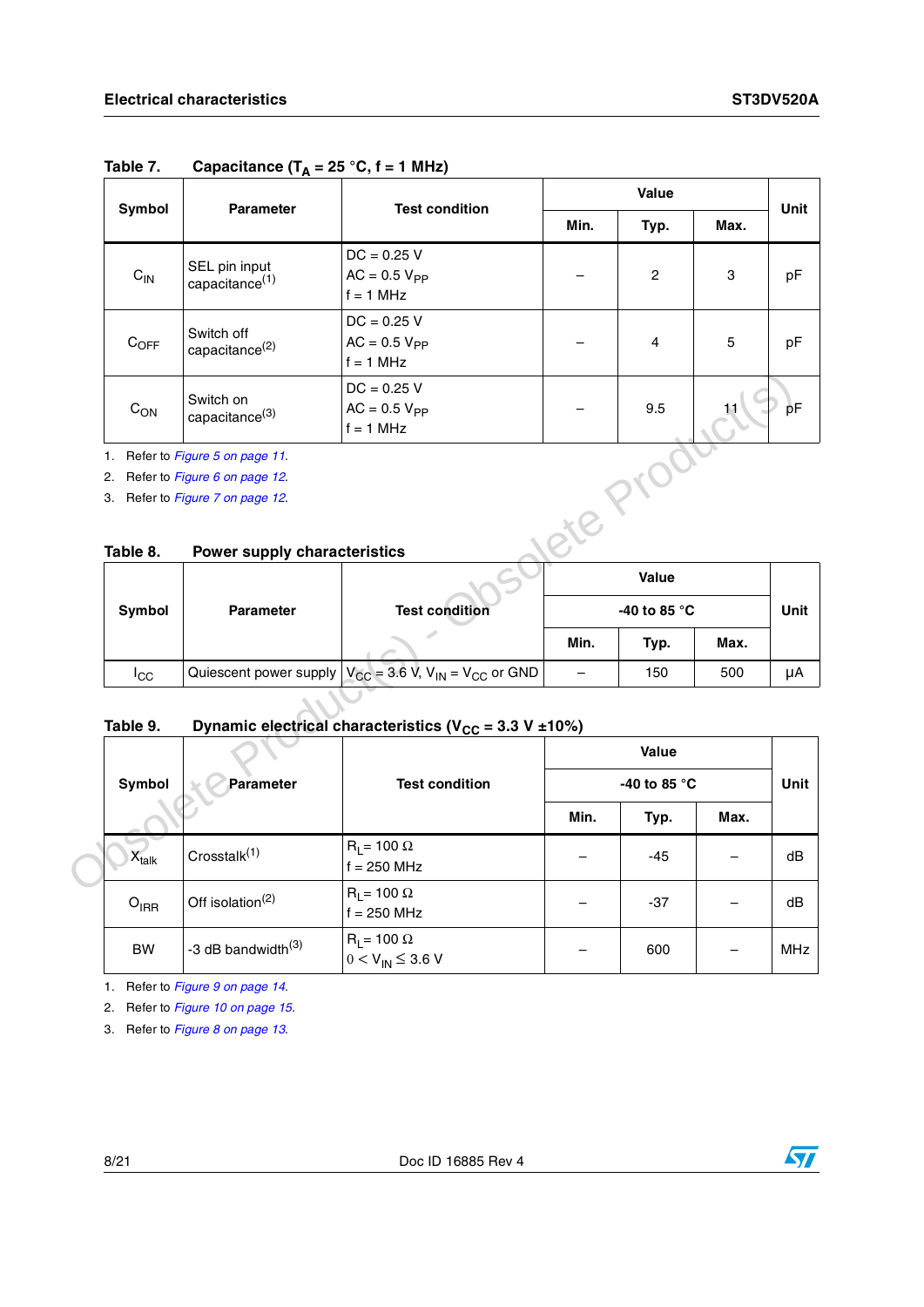| Symbol                                 | <b>Parameter</b>                                                                                 | <b>Test condition</b>        |      | Unit |      |    |
|----------------------------------------|--------------------------------------------------------------------------------------------------|------------------------------|------|------|------|----|
|                                        |                                                                                                  |                              | Min. | Typ. | Max. |    |
| t <sub>PD</sub>                        | Propagation delay                                                                                | $V_{\text{CC}}$ = 3 to 3.6 V |      | 0.25 |      | ns |
| t <sub>PZH</sub> ,<br>t <sub>PZL</sub> | Line enable time, SE to<br>x to x0 or x to x1                                                    | $V_{CC}$ = 3 to 3.6 V        | 0.5  | 6.5  | 15   | ns |
| t <sub>PHZ</sub> ,<br>$t_{PLZ}$        | Line disable time, SE to<br>x to x0 or x to x1                                                   | $V_{CC}$ = 3 to 3.6 V        | 0.5  | 6.5  | 8.5  | ns |
| $t_{SK(O)}$                            | Output skew between<br>center port to any other<br>port                                          | $V_{\text{CC}} = 3$ to 3.6 V |      | 0.1  | 0.2  | ns |
| $t_{SK(P)}$                            | Skew between opposite<br>transition of the same<br>output (t <sub>PHL</sub> , t <sub>PLH</sub> ) | $V_{\text{CC}} = 3$ to 3.6 V |      | 0.1  | 0.2  | ns |

### Table 10. Switching characteristics  $(T_A = 25 °C, V_{CC} = 3.3 V ± 10%)$

#### **Table 11. ESD performance**

| Symbol     | <b>Test condition</b>                                                                       | Value |      |      | Unit |
|------------|---------------------------------------------------------------------------------------------|-------|------|------|------|
|            |                                                                                             | Min.  | Typ. | Max. |      |
|            | Contact discharge <sup>(1)</sup><br>IEC61000-4-2                                            |       | ±8   |      | kV   |
| <b>ESD</b> | Human body model<br>(MIL-STD-883)                                                           |       | ±15  |      | kV   |
|            | Refer to Figure 3: Diagram for suggested V <sub>CC</sub> decoupling on page 10.<br>solete 1 |       |      |      |      |
|            |                                                                                             |       |      |      |      |

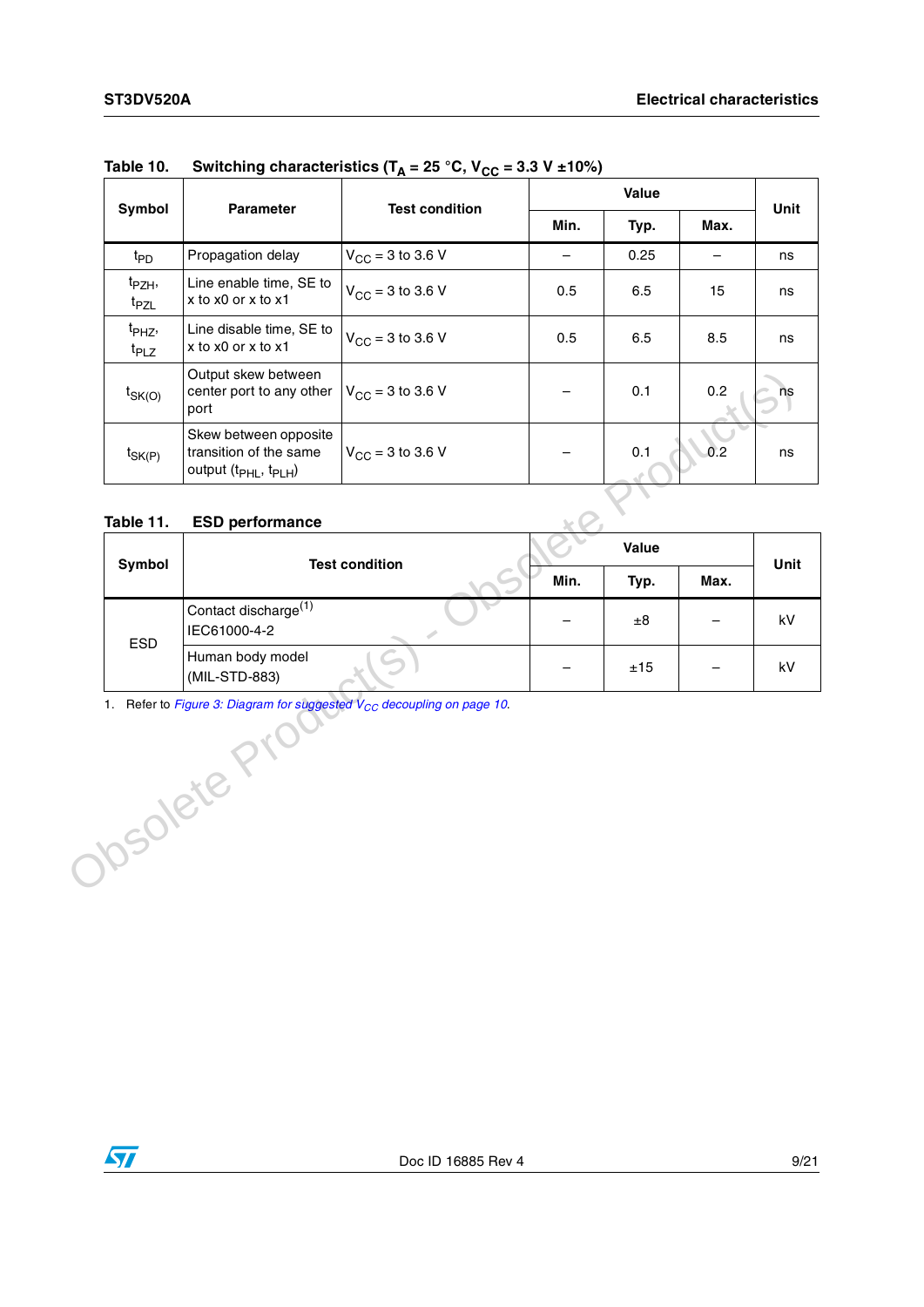

<span id="page-9-0"></span>**Figure 3.** Diagram for suggested V<sub>CC</sub> decoupling

1. Applicable for system level ESD test.<br>2. 100 nF capacitors must be used as lo

2. 100 nF capacitors must be used as local bypass capacitors between the adjacent V<sub>CC</sub> and GND pairs (total 7).

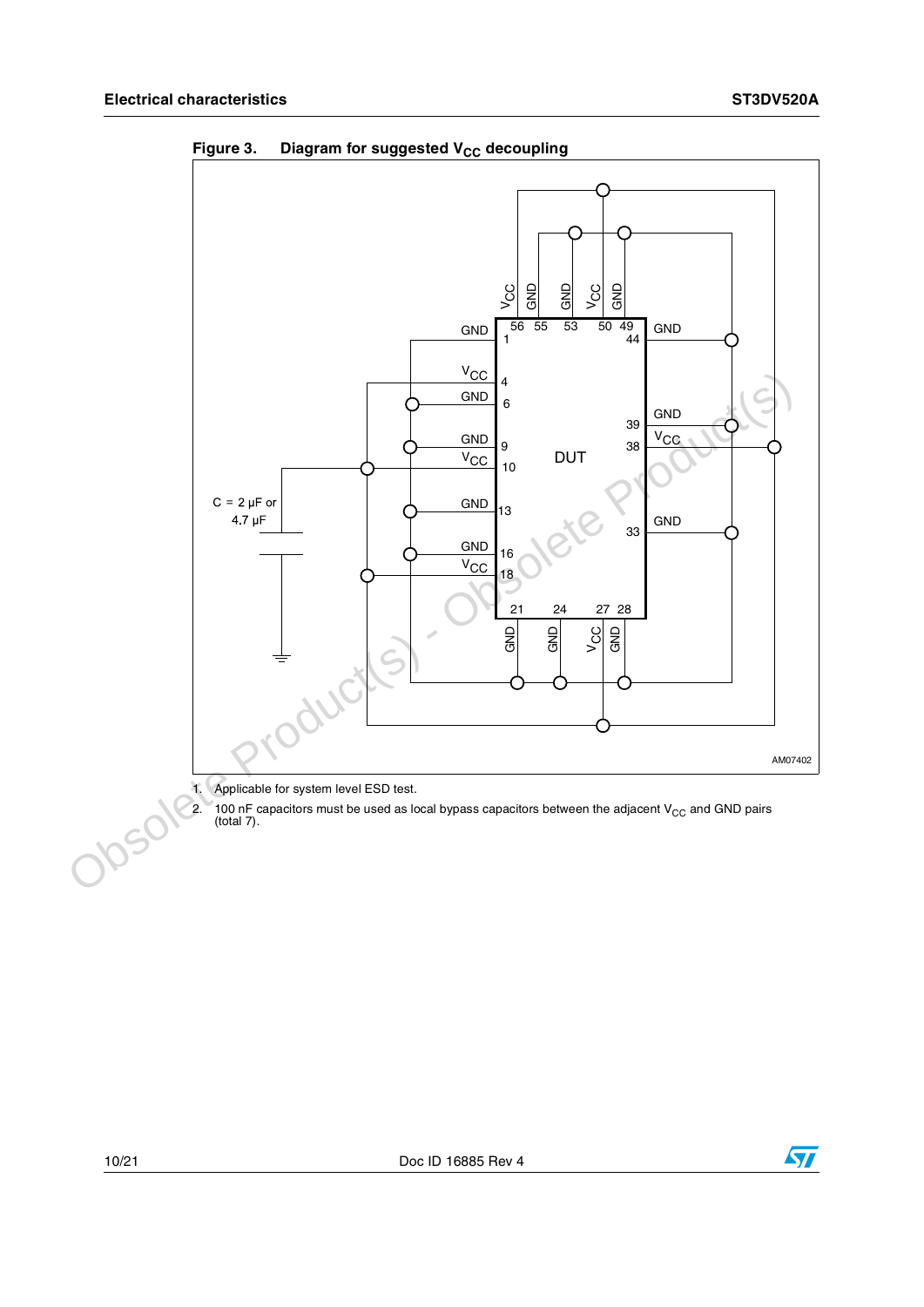$\sqrt{}$ 



<span id="page-10-0"></span>Figure 4. Test circuit for leakage current (I<sub>OFF</sub>)

<span id="page-10-1"></span>

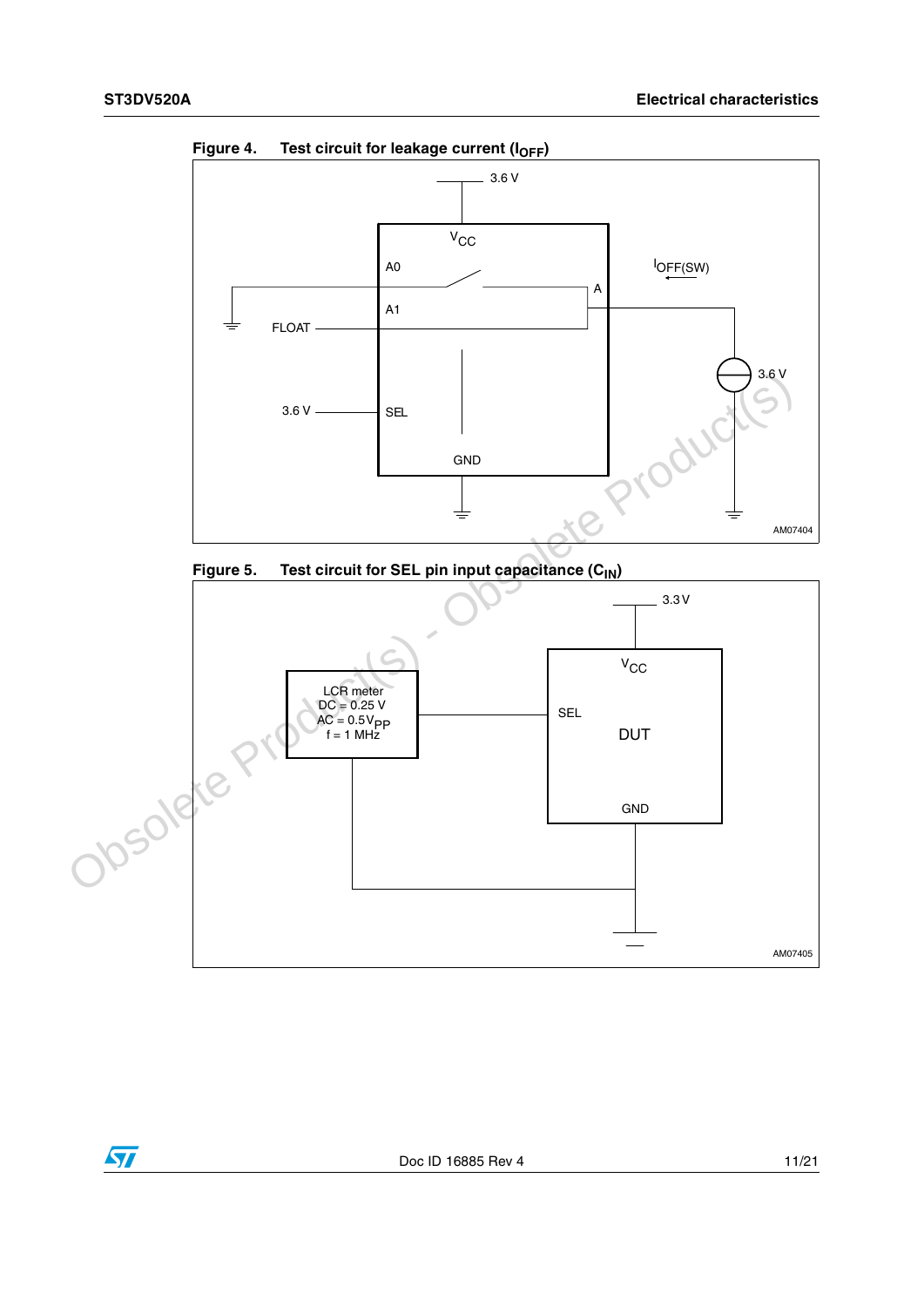

<span id="page-11-0"></span>Figure 6. Test circuit for switch off capacitance (C<sub>OFF</sub>)

<span id="page-11-1"></span>

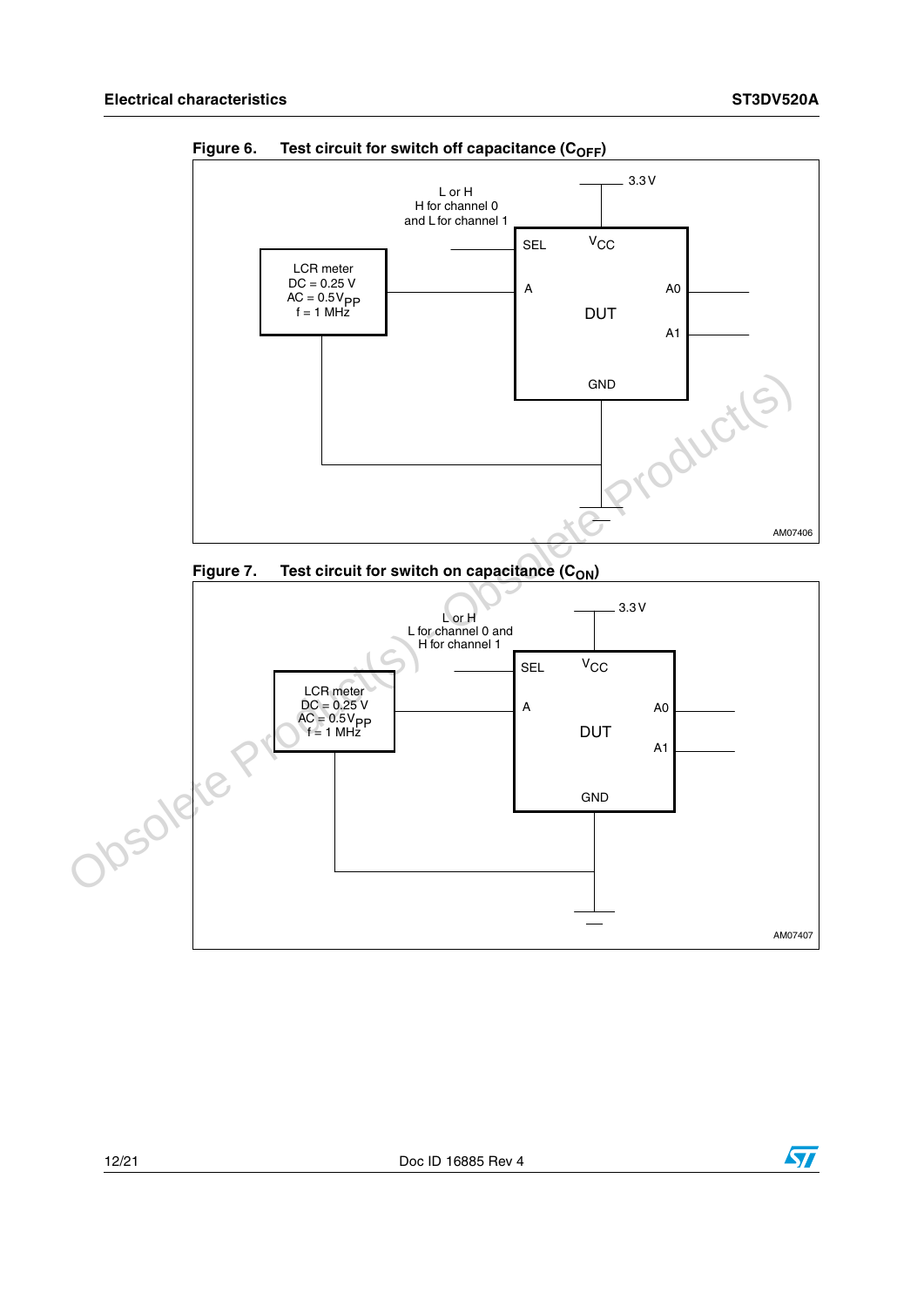

<span id="page-12-0"></span>**Figure 8. Test circuit for bandwidth measurement (BW)**

1.  $C_L$  includes probe and jig capacitance.

Frequency response is measured at the output of the ON channel. For example, when  $V_{SEL} = 0$  and A is the input, the output is measured at A0. All unused analog I/O ports are left open.

#### **HP8753ES setup:**

Average  $= 4$  $R_{BW} = 3$  kHz  $V_{BIAS} = 0.35 V$  $ST = 2 s$  $P1 = 0$  dBm

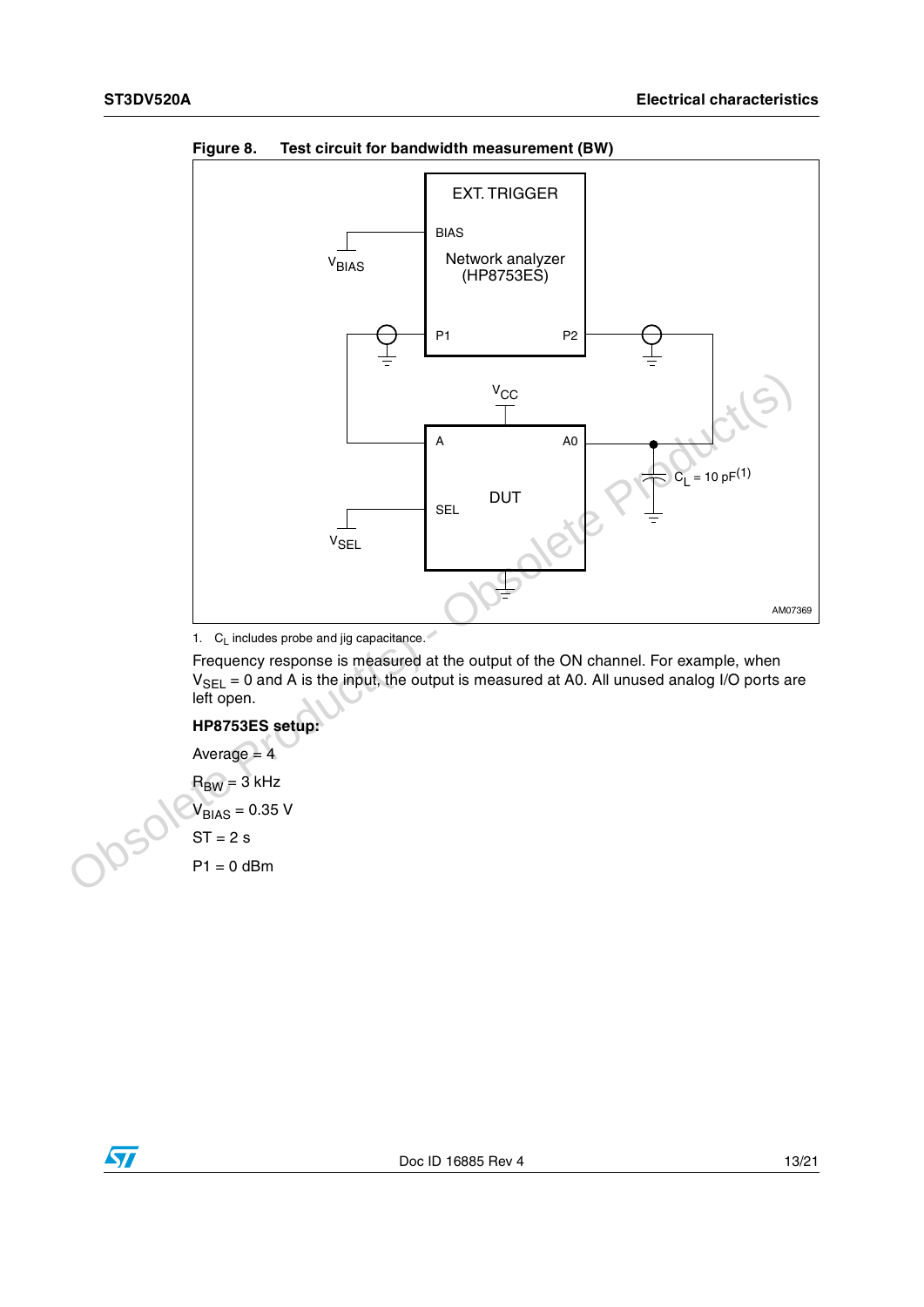

<span id="page-13-0"></span>Figure 9. Test circuit for crosstalk measurement (x<sub>talk</sub>)

2. A 50  $\Omega$  termination resistor is needed to match the loading of the network analyzer.

Crosstalk is measured at the output of the non-adjacent ON channel. For example, when  $V_{SEL} = 0$ , and B is the input, the output is measured at D. All unused analog input ports are connected to GND and output ports are left open.

#### **HP8753ES setup:**

Average  $= 4$  $R_{BW} = 3$  kHz  $V_{BIAS} = 0.35 V$  $ST = 2 s$  $P1 = 0$  dBm

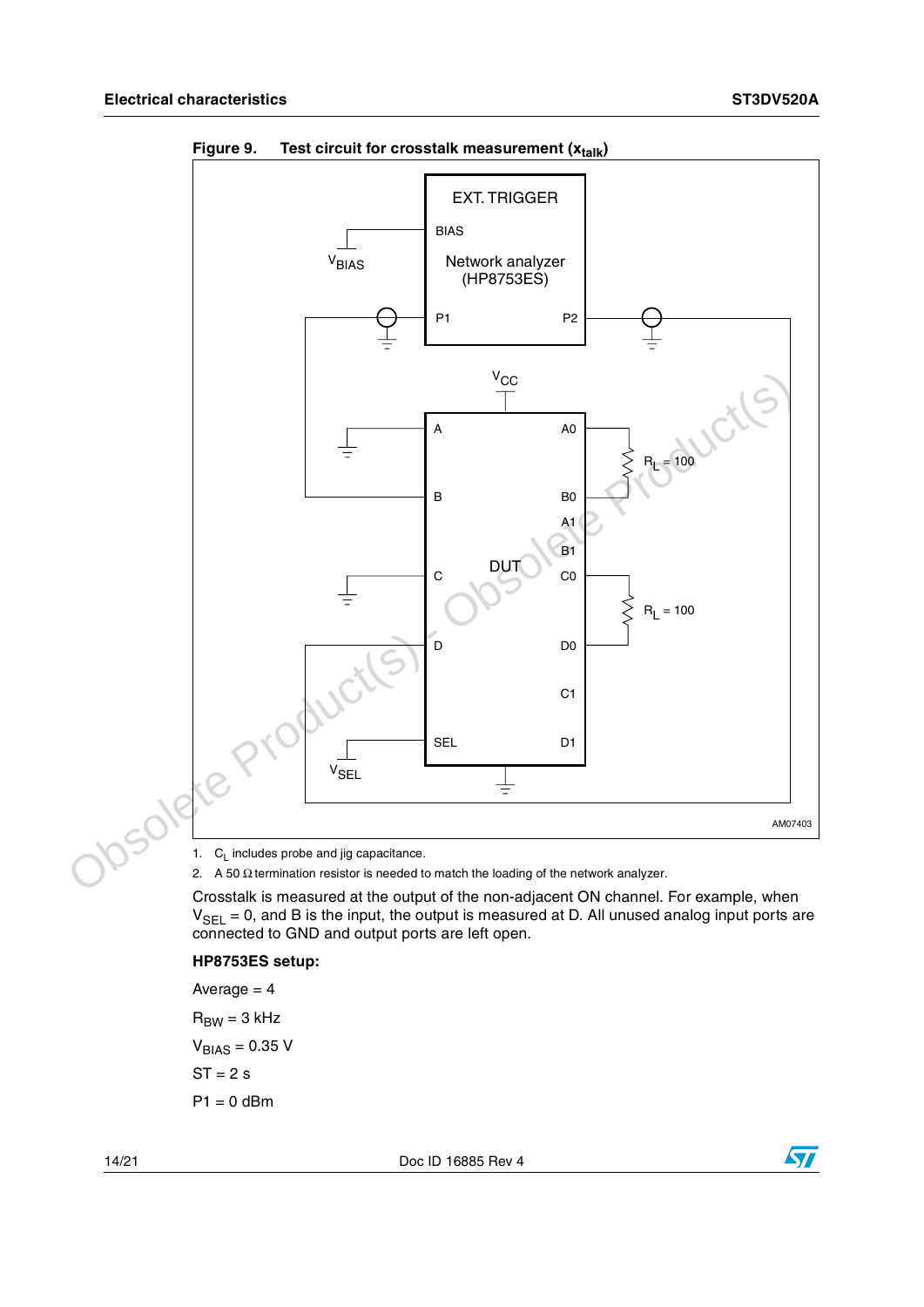

<span id="page-14-0"></span>Figure 10. Test circuit for off isolation measurement (O<sub>IRR</sub>)

1.  $C_L$  includes probe and jig capacitance.

2. A 50  $\Omega$  termination resistor is needed to match the loading of the network analyzer.

Off isolation is measured at the output of the OFF channel. For example, when  $V_{\text{SEL}} = 0$ , and B is the input, the output is measured at B1. All unused analog input ports are connected to GND and output ports are left open.

#### **HP8753ES setup:**

Average  $= 4$  $R_{BW} = 3$  kHz  $V_{BIAS} = 0.35 V$  $ST = 2 s$  $P1 = 0$  dBm

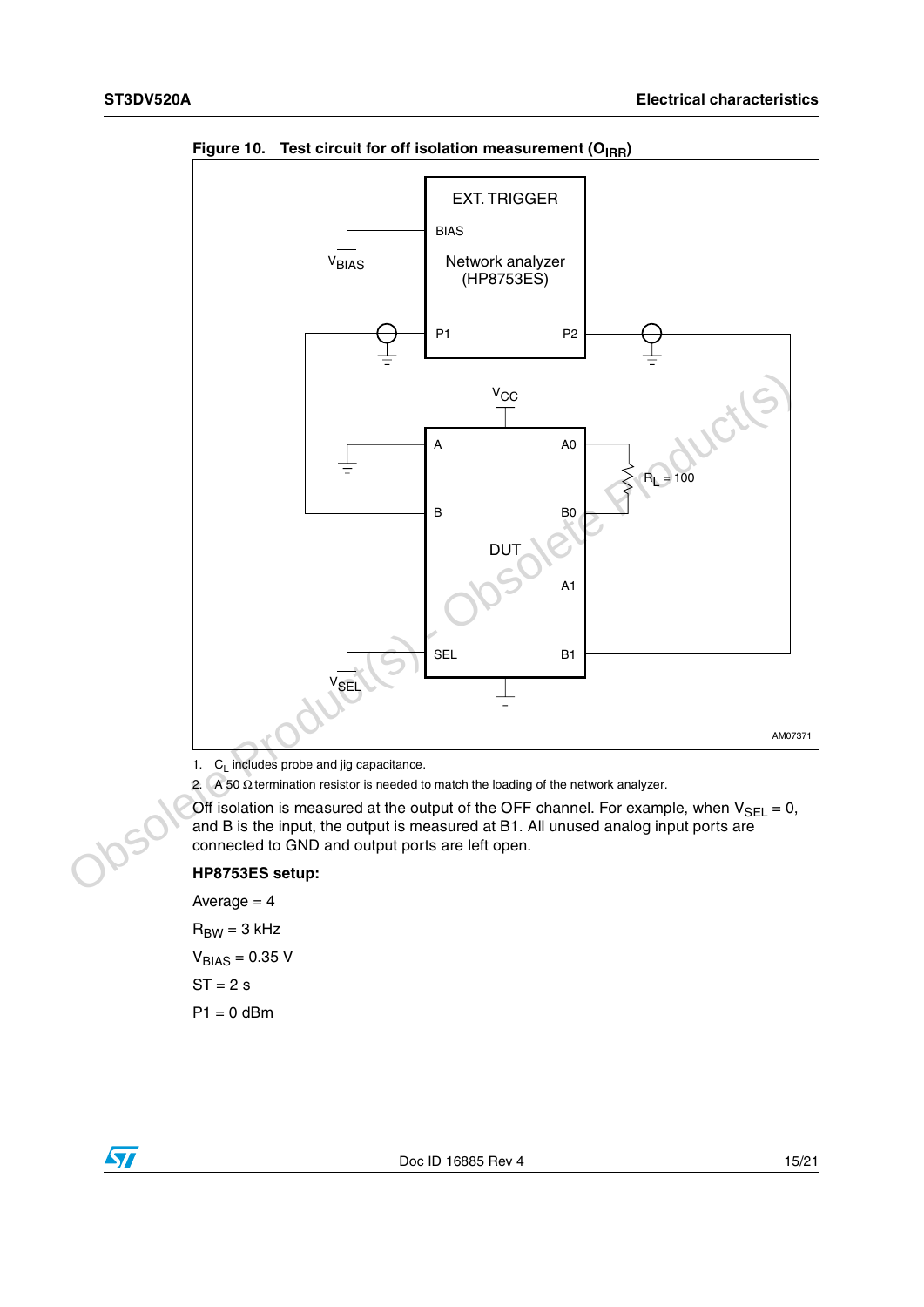### <span id="page-15-0"></span>**5 Package information**

In order to meet environmental requirements, ST offers these devices in different grades of ECOPACK® packages, depending on their level of environmental compliance. ECOPACK specifications, grade definitions and product status are available at: *[www.st.com](http://www.st.com)*. ECOPACK is an ST trademark.





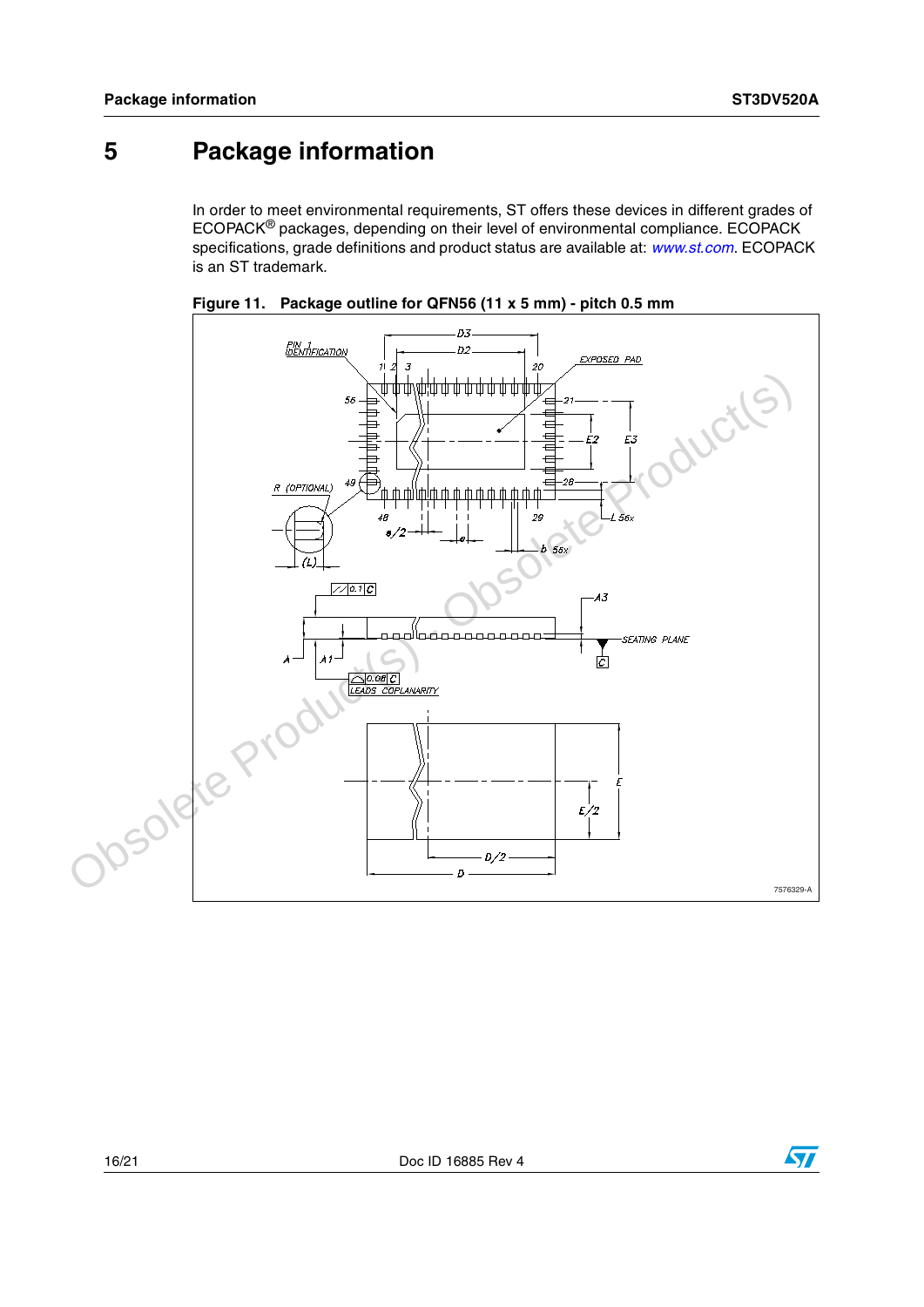| .<br>moutamour data for striked (iii Albertanii) priori 0.0 mm |           |          |  |  |  |
|----------------------------------------------------------------|-----------|----------|--|--|--|
| <b>Millimeters</b>                                             |           |          |  |  |  |
| Min.                                                           | Typ.      | Max.     |  |  |  |
| 0.70                                                           | 0.75      | 0.80     |  |  |  |
|                                                                |           | 0.05     |  |  |  |
|                                                                | 0.20      |          |  |  |  |
| 0.20                                                           | 0.25      | 0.30     |  |  |  |
| 10.90                                                          | 11.00     | 11.10    |  |  |  |
| 8.30                                                           | 8.40      | 8.50     |  |  |  |
|                                                                | 9.50      |          |  |  |  |
| 4.90                                                           | 5.00      | $5.10 -$ |  |  |  |
| 2.30                                                           | 2.40      | 2.50     |  |  |  |
|                                                                | 3.50      |          |  |  |  |
|                                                                | ÷<br>0.50 |          |  |  |  |
| 0.30                                                           | 0.40      | 0.50     |  |  |  |
|                                                                |           |          |  |  |  |

Table 12 **Table 12. Mechanical data for QFN56 (11 x 5 mm) - pitch 0.5 mm**



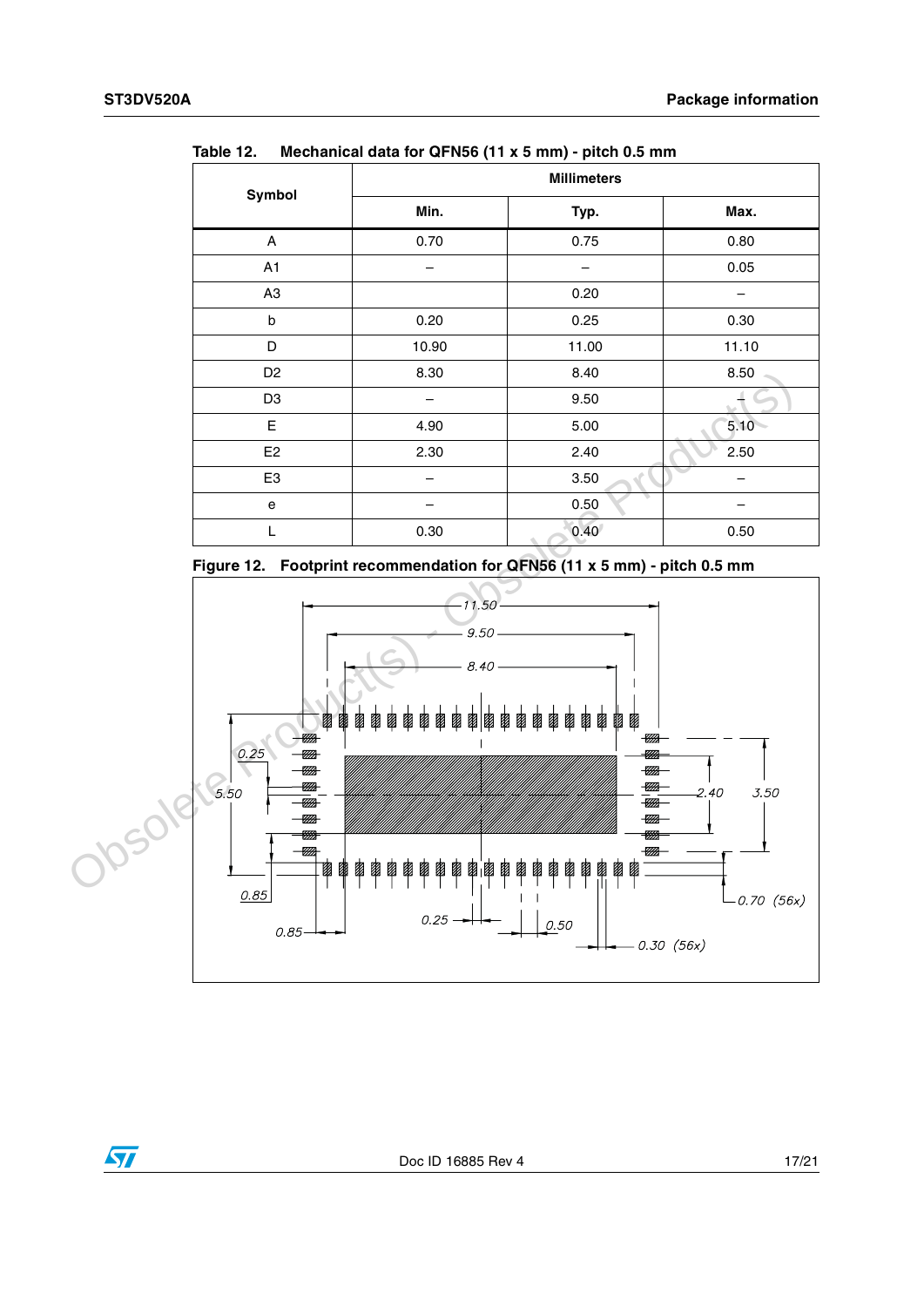

#### **Figure 13. Carrier tape information for QFN56 (11 x 5 mm) - pitch 0.5 mm**

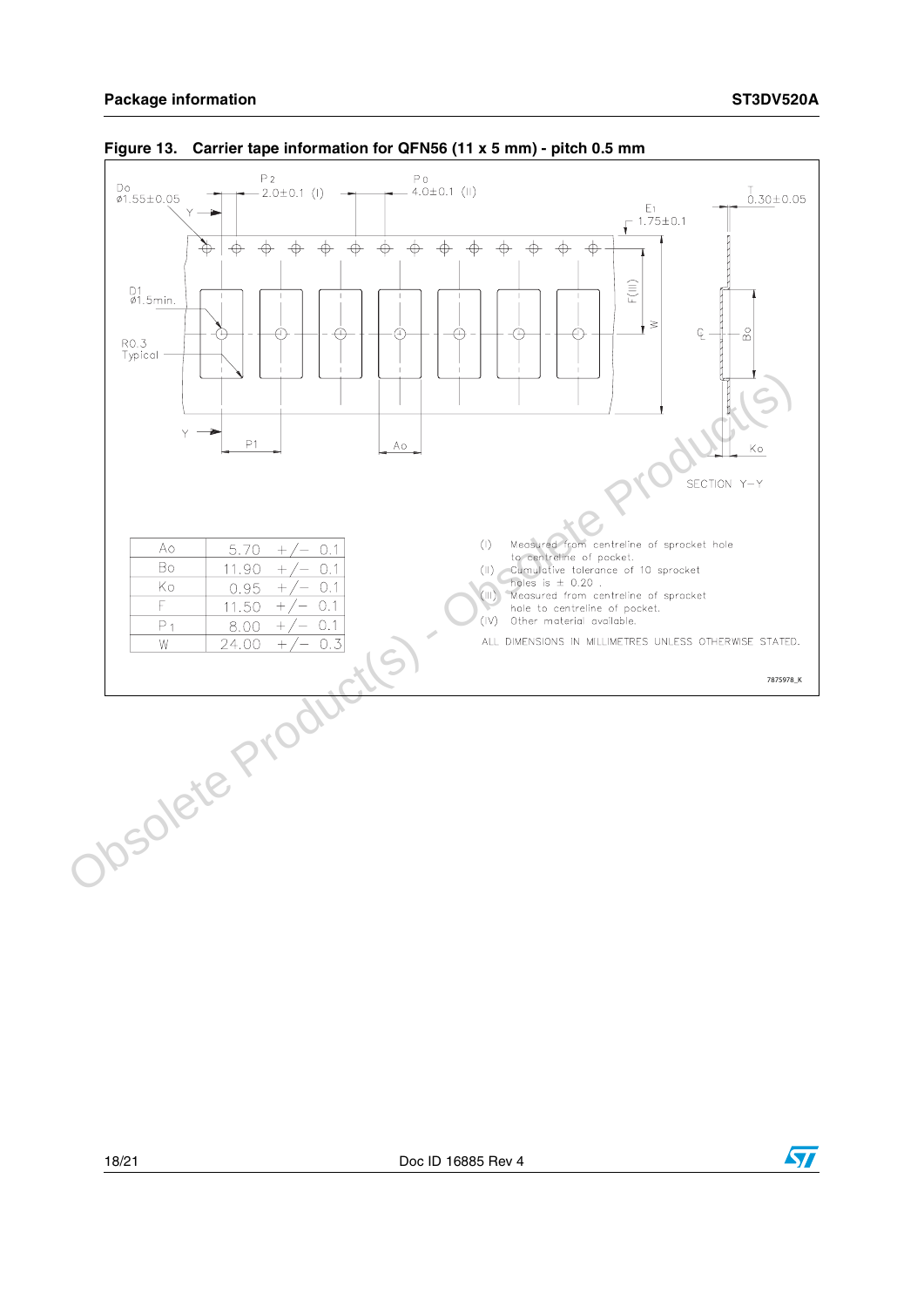

**Figure 14. Reel information for QFN56 (11 x 5 mm) - pitch 0.5 mm**

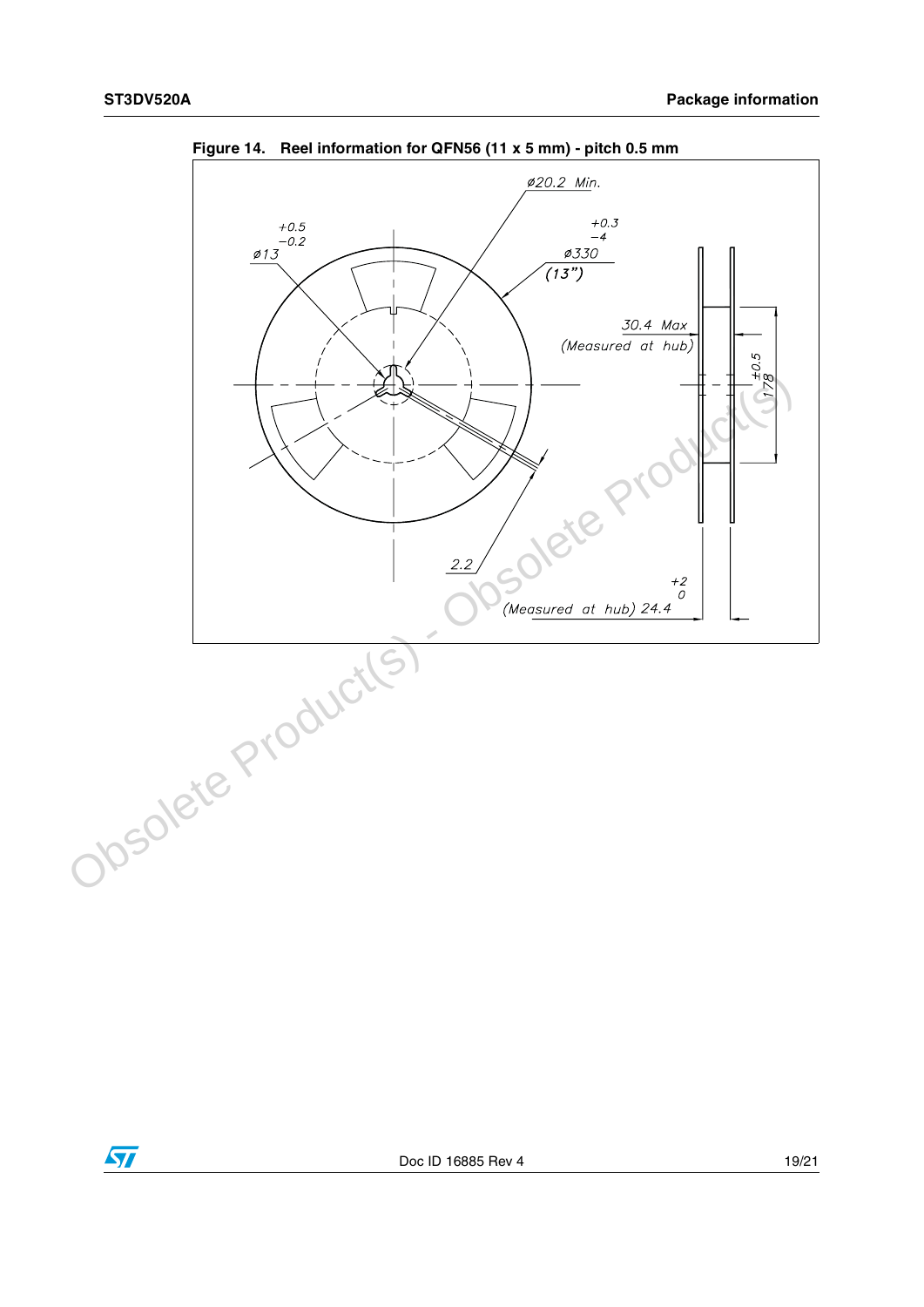# <span id="page-19-0"></span>**6 Revision history**

| Table 13. | <b>Document revision history</b> |  |
|-----------|----------------------------------|--|
|           |                                  |  |

|                     | <b>Date</b> | Revision         | <b>Changes</b>                                                                                                                                                                                                                       |
|---------------------|-------------|------------------|--------------------------------------------------------------------------------------------------------------------------------------------------------------------------------------------------------------------------------------|
|                     | 11-Dec-2009 | $\mathbf{1}$     | Initial release.                                                                                                                                                                                                                     |
|                     | 07-Apr-2010 | $\boldsymbol{2}$ | Corrected circuit drawing errors in Figure 2: Input equivalent circuit.<br>Modified text in the Description on page 1.                                                                                                               |
|                     | 11-Jan-2011 | 3                | Document reformatted, replaced V <sub>DD</sub> by V <sub>CC</sub> in Figure 1, Table 2,<br>Figure 3, to Figure 10, moved notes below Figure 8 to Figure 10,<br>corrected typo in Table 5 to Table 7, Table 9, Figure 3 to Figure 10. |
|                     | 17-Jan-2013 | $\overline{4}$   | Updated Figure 1 (added numbers to pins) and Table 2 (updated<br>order of pins).<br>Added cross-references in Section 3.<br>Minor modifications throughout document.                                                                 |
| Josolete Product(S) |             |                  | <b>JSOlete</b>                                                                                                                                                                                                                       |